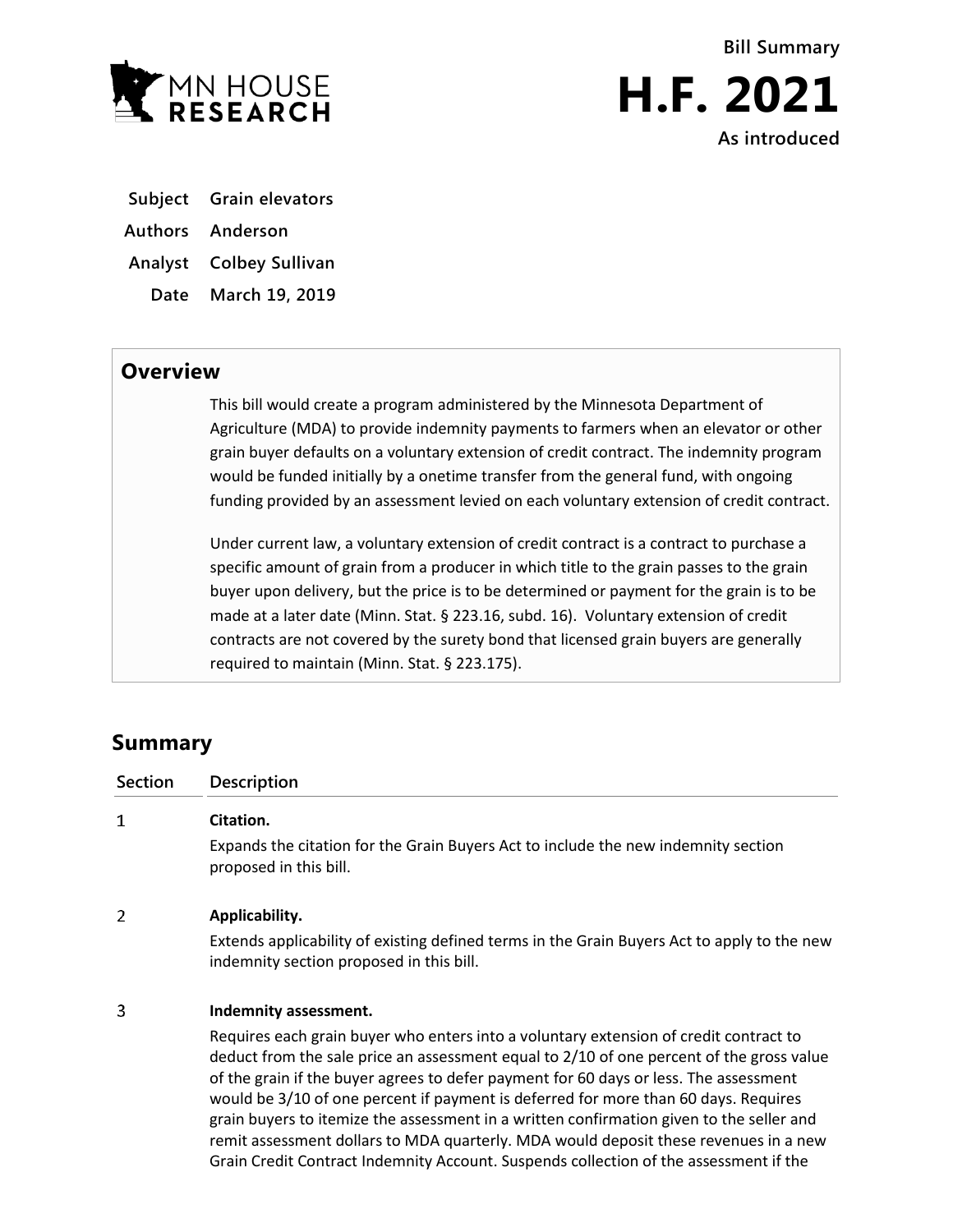### **Section Description**

balance in the Grain Credit Contract Indemnity Account exceeds \$6,000,000. Collection would resume when the account balance falls below \$3,000,000.

#### 4 **Rules.**

Extends MDA's existing rulemaking authority under the Grain Buyers Act to include the new indemnity program proposed in this bill.

#### 5 **Indemnity payments.**

Establishes the indemnity program and its permanent funding source.

**Subd. 1. Establishment.** Creates the Grain Credit Contract Indemnity Program and requires MDA to administer it.

**Subd. 2. Eligibility.** Provides that a grain producer is eligible to receive payment under the new indemnity program if the grain buyer defaults on the voluntary extension of credit contract entered into by the buyer and producer.

**Subd. 3. Application.** Requires a producer to submit a claim to MDA within 180 days of the grain buyer's alleged breach of contract. Requires MDA to promptly determine the validity of each claim. If MDA denies a producer's claim, the bill allows the producer to challenge MDA's decision via a contested case proceeding through the state Office of Administrative Hearings.

**Subd. 4. Court order.** Authorizes MDA to request that the appropriate district court issue an order appointing a trustee or receiver to manage and supervise a grain buyer in default.

**Subd. 5. Payment limitation.** Caps the total amount a producer may receive for each breach of contract to the lesser of \$280,000 or 80 percent of the amount the grain buyer owes the farmer. Requires MDA to prorate claims and payments if money in the indemnity account is not sufficient to fully pay all valid claims. When additional money becomes available, the bill would require MDA to resume payment on existing claims until each producer is compensated to the limit specified in this subdivision.

**Subd. 6. Debt obligation; subrogated claim.** Provides that an indemnity payment issued by MDA constitutes a debt obligation for the grain buyer in default and authorizes MDA to take legal action against the grain buyer to recoup this amount plus reasonable costs, attorney fees, and interest. Requires MDA to deposit any amount recovered from the grain buyer in the indemnity account. Requires each grain producer who receives an indemnity payment to transfer to MDA the producer's right to collect an equivalent dollar amount of the voluntary extension of credit contract in default.